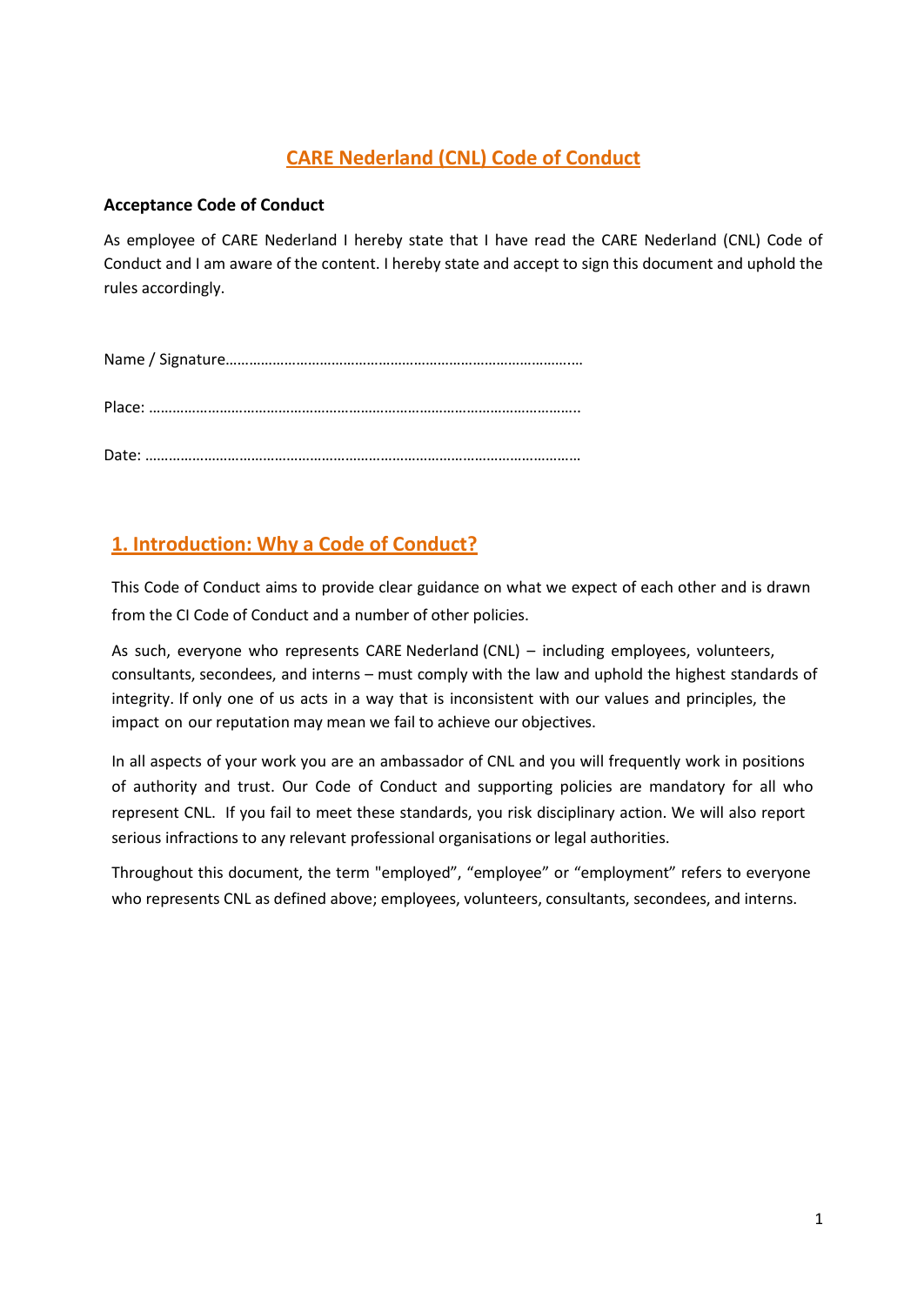## **2. Principles**

#### **I will:**

- 1. Ensure that my conduct is, and is seen to be, of the highest standards and in keeping with CNL's **values by:**
	- 1.1. Ensuring that my conduct does not compromise CNL and does not impact on, or undermine, my ability to undertake the role for which I am employed.
	- 1.2. Not saying or doing anything that would damage CARE's reputation or which may bring the organisation into disrepute.
	- 1.3. Not accepting significant gifts or any remuneration from beneficiaries, partners, donors, suppliers and other persons, which have been offered to me as a result of my employment with CNL.
	- 1.4. Treating all people fairly, with respect and dignity, and being accountable for my actions.
	- 1.5. Taking responsibility for the quality and timeliness of my own work.

## 2. **Be responsible for the use of information and resources to which I have access by reason of my working relation with CNL by:**

- 2.1. Ensuring that I use CNL information, funds and resources entrusted to me in a responsible and cost effective manner and account for all money and property, following the appropriate policy and procedural requirements. Resources and property include:
	- Money entrusted to CNL by donors
	- CNL Equipment and resources
	- Confidential or restricted information
	- Appropriate use of CNL name and information
	- CNL premises
- 2.2. Demonstrating my commitment to the environment and sustainable development by adhering to CNL's policies on travel, recycling and the use of resources.
- 2.3. Ensuring financial probity in my work and adherence to CNL's policies on Finance: Fraud & Losses, Anti-Money Laundering, Anti-bribery, Conflict of Interest and Expenses.
- 2.4. Not using CNL IT assets for accessing inappropriate web content.

## 3. **Avoid possible conflicts of interest with my work as a CNL employee and the work of the organisation by:**

- 3.1. Declaring any financial, personal, family (or close intimate relationship) interest in matters of official business which may impact on the work of CNL.
- 3.2. Seeking permission before agreeing to being nominated as a prospective candidate or another official role for any political party.
- 3.3. Not accepting any additional employment or consultancy work outside CNL without advising my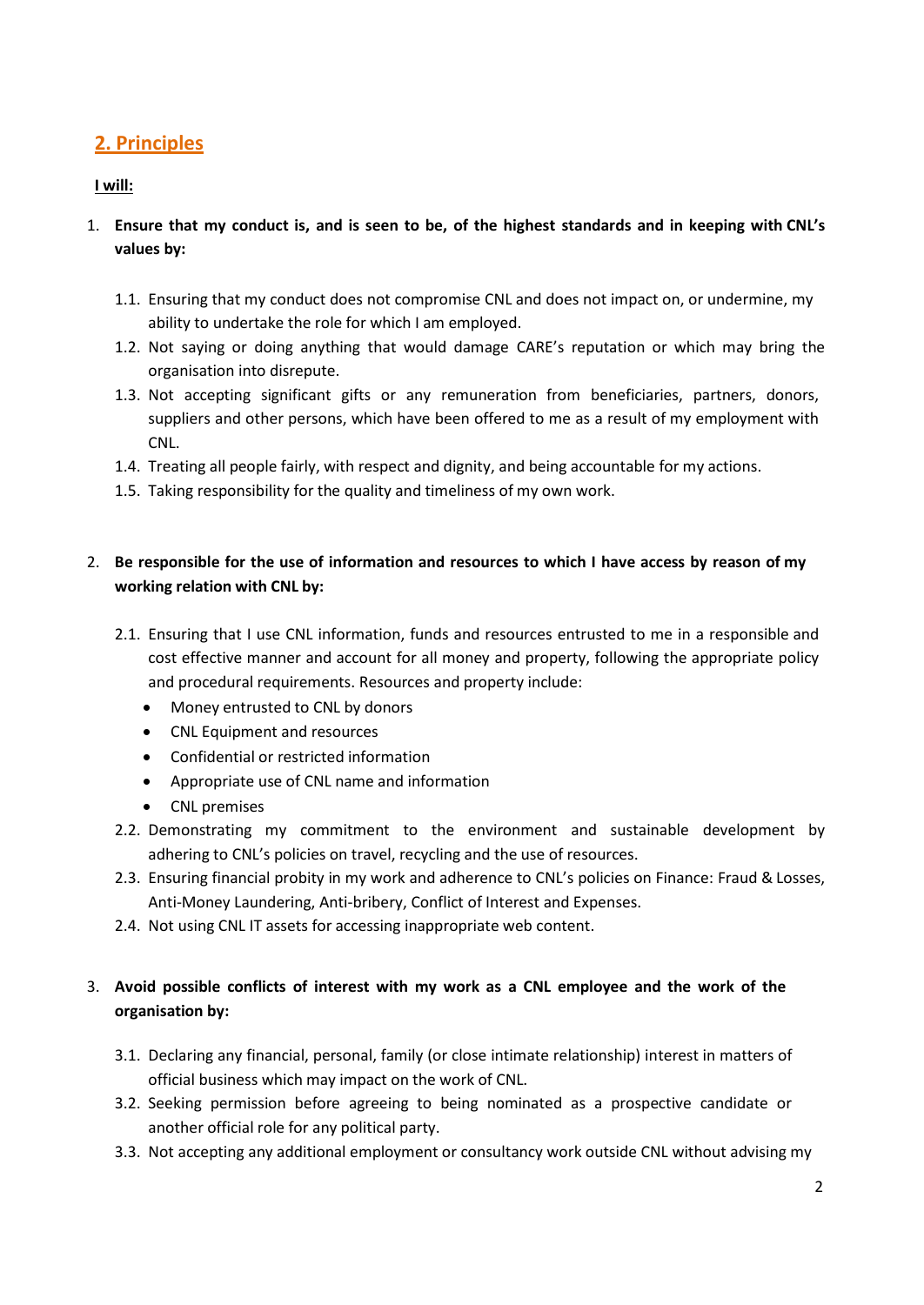manager/HR to ensure there is no conflict of interest and that I remain within legal limits in respect of working hours.

3.4. Ensuring my conduct does not bring CARE's reputation into disrepute or cause potential safety and security issues for CARE staff, other organisations, beneficiaries or local populations.

### 4. **Refrain from any form of harassment, discrimination, physical or verbal abuse, intimidation or exploitation, both in and out of work by:**

- 4.1. Fully abiding with the requirements of CNL's Individual treatment of complaints with regard to undesirable manners at work and CI Policy on Protection from Sexual Exploitation and Abuse and Child Protection (PSEA) 1 .
- 4.2. Never knowingly engaging in any exploitive, abusive or corrupt relationships and taking appropriate action if I become aware of them.
- 4.3. Always treating colleagues and others with mutual respect and courtesy, and in particular not using language that could be considered offensive or derogatory. I address issues when I become aware of disrespectful behavior.
- 4.4. Recognizing the right of every employee to respect for privacy and physical integrity. I act according to this right and the normal decency rules.

## 5. **Avoid involvement in any criminal activities, activities that contravene human rights or those that compromise CNL's work by:**

- 5.1. Informing the appropriate authorities if I become aware of any form of illegal activity.
- 5.2. Notifying the organisation if I am found guilty of any criminal charges during my employment.
- 5.3. Abiding by CNL's Protection of Vulnerable Adults and Children policy and CI Policy on Protection from Sexual Exploitation and Abuse and Child Protection (PSEA)<sup>2</sup> and not engaging in inappropriate or sexual behaviour with children under the age of 18 or vulnerable adults.

#### 6. **Help to ensure the safety, health and welfare of all colleagues by:**

 $\overline{\phantom{a}}$ 

- 6.1. Adhering to all legal and organisational health and safety requirements in force at the location of my work.
- 6.2. Complying with all security guidelines, including those of local offices, and being pro-active in informing management of any necessary changes to such guidelines.
- 6.3. Behaving in such a way as to avoid any unnecessary risk to the safety, health and welfare of myself and others, including partner organisations and beneficiaries.

 $^1$  By signing the CNL code of conduct, you are also signing to abide by the standards under Section 7 of the CI Policy on Protection from Sexual Exploitation and Abuse and Child Protection (PSEA) and listed in full in Appendix A below.

 $^2$  By signing the CNL code of conduct, you are also signing to abide by the standards under Section 7 of the CI Policy on Protection from Sexual Exploitation and Abuse and Child Protection (PSEA) and listed in full in Appendix A below.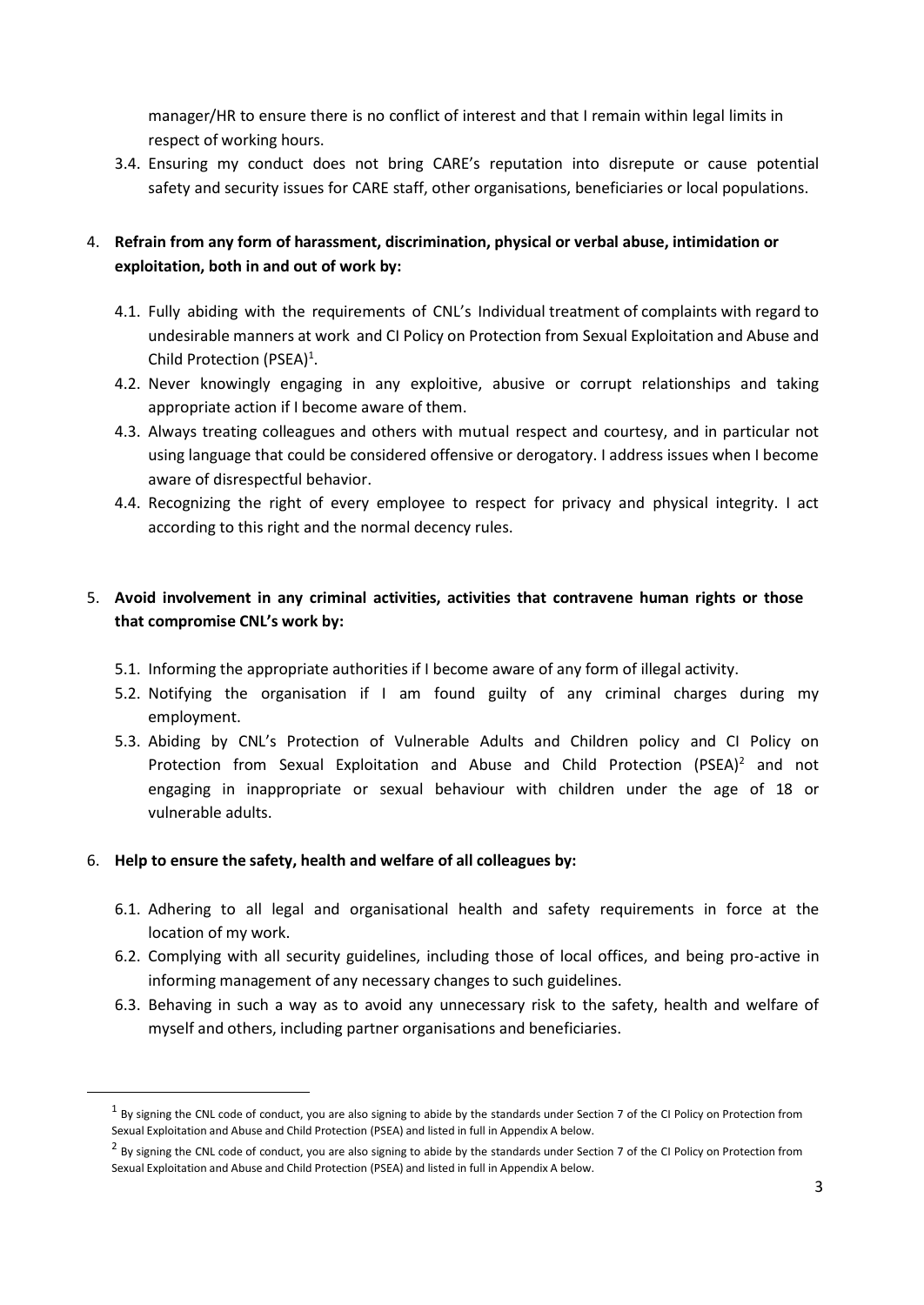## **3. Procedure**

#### **Breaches of Code of Conduct.**

CNL will take appropriate action in response to breaches of this code of conduct. Breaches of this code of conduct can lead to dismissal.

We encourage you to report any concerns you may have about the conduct of others or the organisation.

#### **Who is responsible for CNL's Code of Conduct?**

Our Chief Executive has ultimate responsibility for our Code of Conduct.

The Leadership team has the day to day responsibility for the Code of Conduct.

The HR team supports you with issues on all HR policies relating to this Code Conduct and the Safety & Security Coordinator guides you on all aspects of health, safety and security.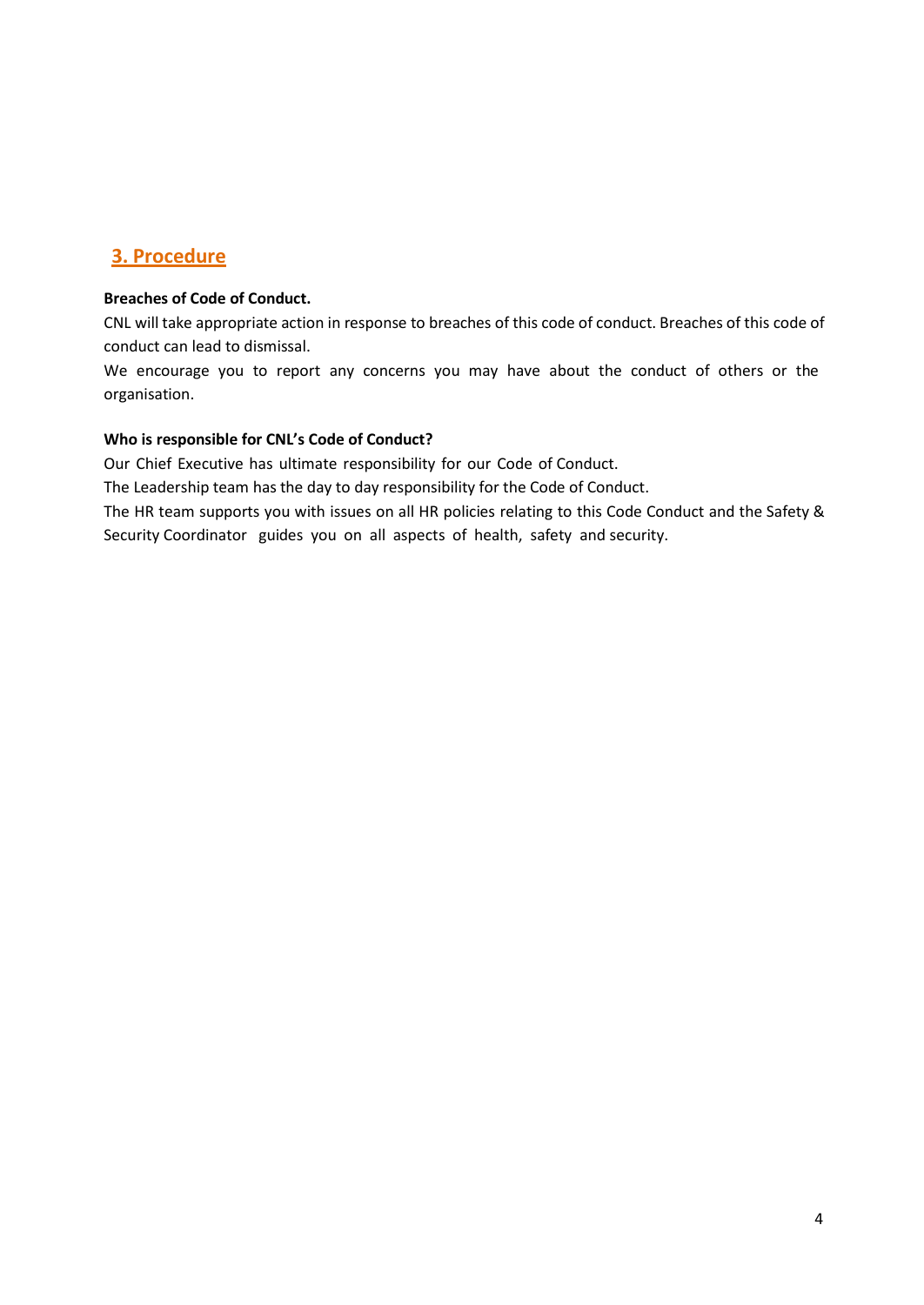#### **Appendix A**

# *Section 7 of CI Policy on Protection from Sexual Exploitation and Abuse and Child Protection (PSEA)*

#### **7. CARE Employee and Related Personnel Standards**

These Standards apply to all CARE Employees and Related Personnel and are intended to provide an illustrative guide for employees and related personnel to make decisions that exemplify CARE's Code of Conduct and core values in their professional and personal lives.

**7.1** CARE Employees and Related Personnel will not request any service or sexual favour from participants of CARE programs, children or others in the communities in which CARE works, in return for protection or assistance, and will not engage in sexually exploitative or abusive relationships.

**7.2** CARE Employees and Related Personnel will not exchange money, employment, goods or services for sex, including sexual favours or other forms of humiliating, degrading or exploitative behaviour. This prohibition against exchange of money for sex means CARE Employees and Related Personnel may not engage the services of sex workers.

**7.3** CARE Employees and Related Personnel are strongly discouraged from having sex or engaging in sexual activities with program participants because there is an inherent conflict of interest and potential for abuse of power in such a relationship. If an employee engages in sex or sexual activities with a program participant, the employee must disclose this conduct to his /her supervisor for appropriate guidance. Failure to report such conduct may lead to disciplinary action pursuant to CARE's policies and procedures.

**7.4** CARE Employees and Related Personnel must refrain from sexual activity with any person under the age of 18, regardless of the local age of consent, i.e. the local or national laws of the country in which the employee works. Ignorance or mistaken belief of the child's age is not a defence. Failure to report such a relationship may lead to disciplinary action pursuant to CARE's policies and procedures.

**7.5** CARE Employees and Related Personnel will not support or take part in any form of sexual exploitative or abusive activities, including, for example, child pornography or trafficking of human beings.

**7.6** CARE Employees and Related Personnel will treat all children with respect and not use language or behaviour towards children that is inappropriate, harassing, abusive, sexually provocative, demeaning or culturally inappropriate.

**7.7** CARE Employees and Related Personnel will not hire children for domestic or other labour which is inappropriate given their age or developmental stage, which interferes with their time available for education and recreational activities or which places them at significant risk of injury.

**7.8** CARE Employees and Related Personnel will protect, manage and utilise CARE human, financial and material resources appropriately and will never use CARE resources, including the use of computers, cameras, mobile phones or social media, to exploit or harass participants of CARE programs, children or others in the communities in which CARE works.